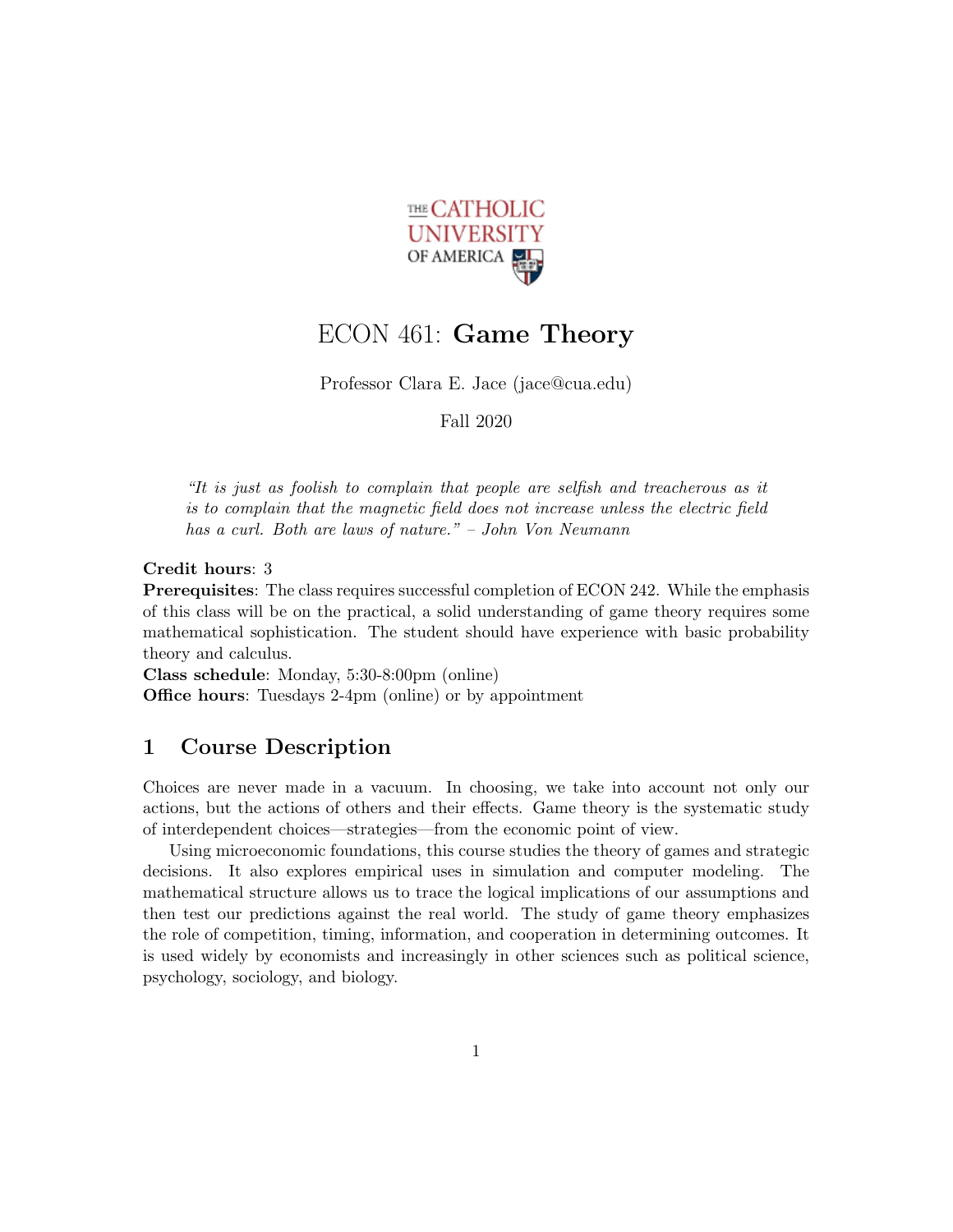## 2 Course and Student Goals

At the end of the course, students should be able to:

- Understand, evaluate, and analyze the basic ideas of game theory
- Understand the nature and limitations of strategic games
- Apply game theory to real-world situations
- Communicate game theoretic concepts to a broader audience

## 3 Required Texts

The following books are required for this course:

- 1. Dixit, A. K., Skeath, S., Reiley, D. (2015). Games of Strategy: Fourth Edition. WW Norton Company.
- 2. Schelling, T. C. (2006). Micromotives and macrobehavior. WW Norton Company.

All other readings will be provided on Blackboard.

## 4 Course Requirements

The final grade for this course will be based on the following items and corresponding weights:

| Assignment         | Weight |
|--------------------|--------|
| Midterm Exam       | $30\%$ |
| Final Exam         | 30%    |
| Reflection Papers  | 20%    |
| <b>Book Review</b> | 20%    |

- Reflection papers: Before midnight each Sunday (so I can read them prior to our class), I ask that you submit a 1-page paper through Blackboard on the readings that we will cover in class that week. These papers may discuss topics that stood out to you, provide a summary of the readings, or especially, contain questions that arise. Late assignments will not be accepted.
- Book Review: The book review will consist of a 5pg. summary and reflection on Nobel Laureate Thomas Shelling's (2006) book, Micromotives and Macrobehavior. Though the review will not be due until the end of the semester, you are most welcome to complete and turn it in earlier.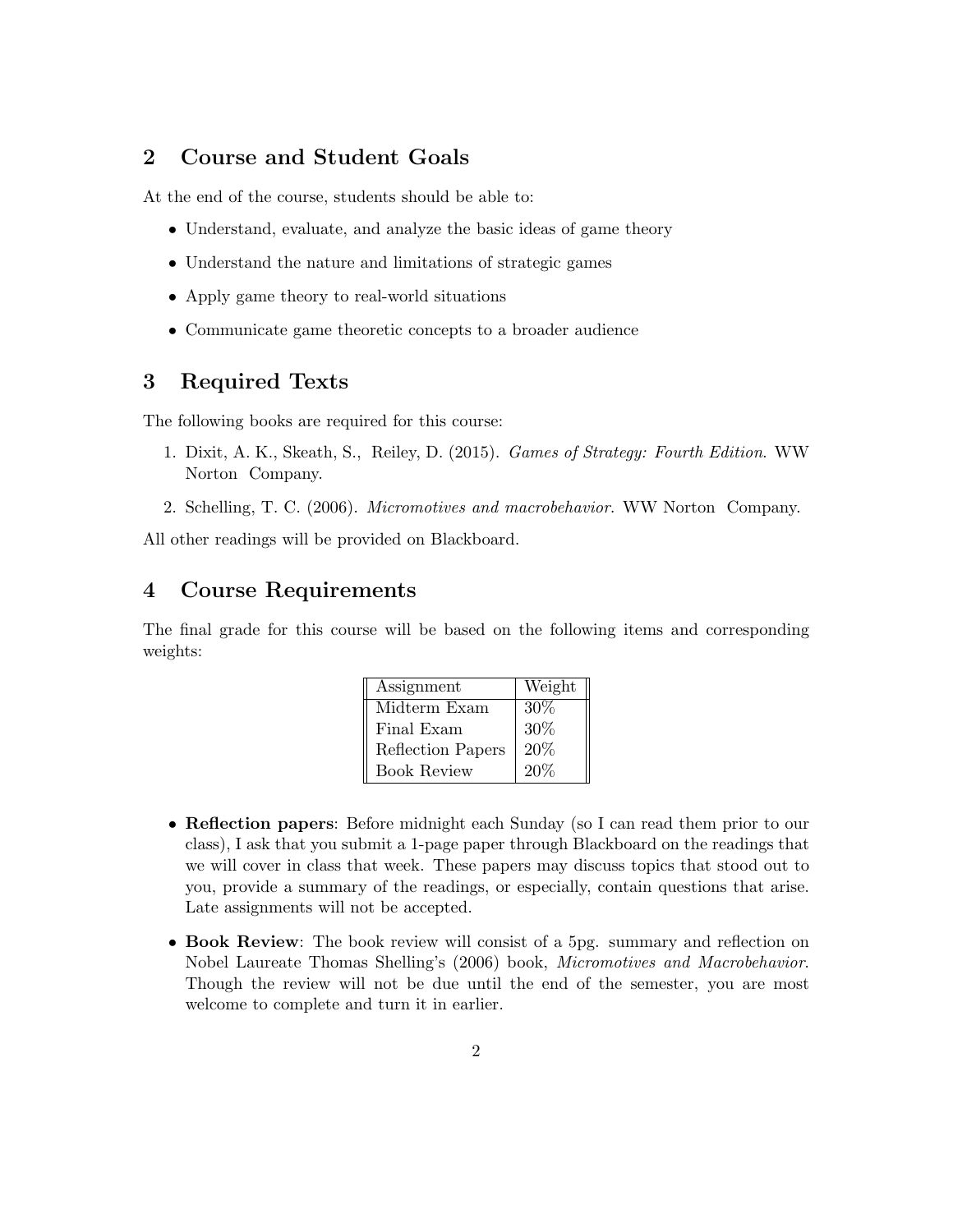You are expected to participate in every virtual class with your video on. Students who do miss an occasional class are responsible for getting the notes and finding out what they missed, including any pertinent announcements and/or homework assignments.

## 5 Academic Policies

#### 5.1 Academic Honesty

The university's policies and procedures for academic integrity may be found here: <http://policies.cua.edu/academicundergrad/integrityfull.cfm> <http://policies.cua.edu/academicundergrad/integrityprocedures.cfm>

The policy states: "The following are the major categories of academic dishonesty: A. Plagiarism is the act of presenting the work or methodology of another as if it were one's own. It includes quoting, paraphrasing, summarizing or utilizing the published work of others without proper acknowledgment, and, where appropriate, quotation marks. Most frequently, it involves the unacknowledged use of published books or articles in periodicals, magazines, newspapers and electronic media. However, any unacknowledged use of another's words, ideas or electronic processes constitutes plagiarism, including the use of papers written by other students, oral presentations, interviews, radio or TV broadcasts, any published or unpublished materials (including Web-based materials, letters, pamphlets, leaflets, notes or other electronic or print documents), and any unauthorized or inadequately credited use of foreign language, scientific and/or mathematical calculation and/or modeling programs or online services.

B. Improper use of one's own work is the unauthorized act of submitting work for a course that includes work done for previous courses and/or projects as though the work in question were newly done for the present course/project.

C. Fabrication is the act of artificially contriving or making up material, data or other information and submitting this as fact.

D. Cheating is the act of deceiving, which includes such acts as receiving or communicating or receiving information from another during an examination, looking at another's examination (during the exam), using notes when prohibited during examinations, using electronic equipment to receive or communicate information during examinations, using any unauthorized electronic equipment during examinations, obtaining information about the questions or answers for an examination prior to the administering of the examination or whatever else is deemed contrary to the rules of fairness, including special rules designated by the professor in the course.

E. Attempts to engage in any of the conduct described above or the facilitation of any of this conduct by another individual will be treated as conduct constituting academic dishonesty for purposes of this policy."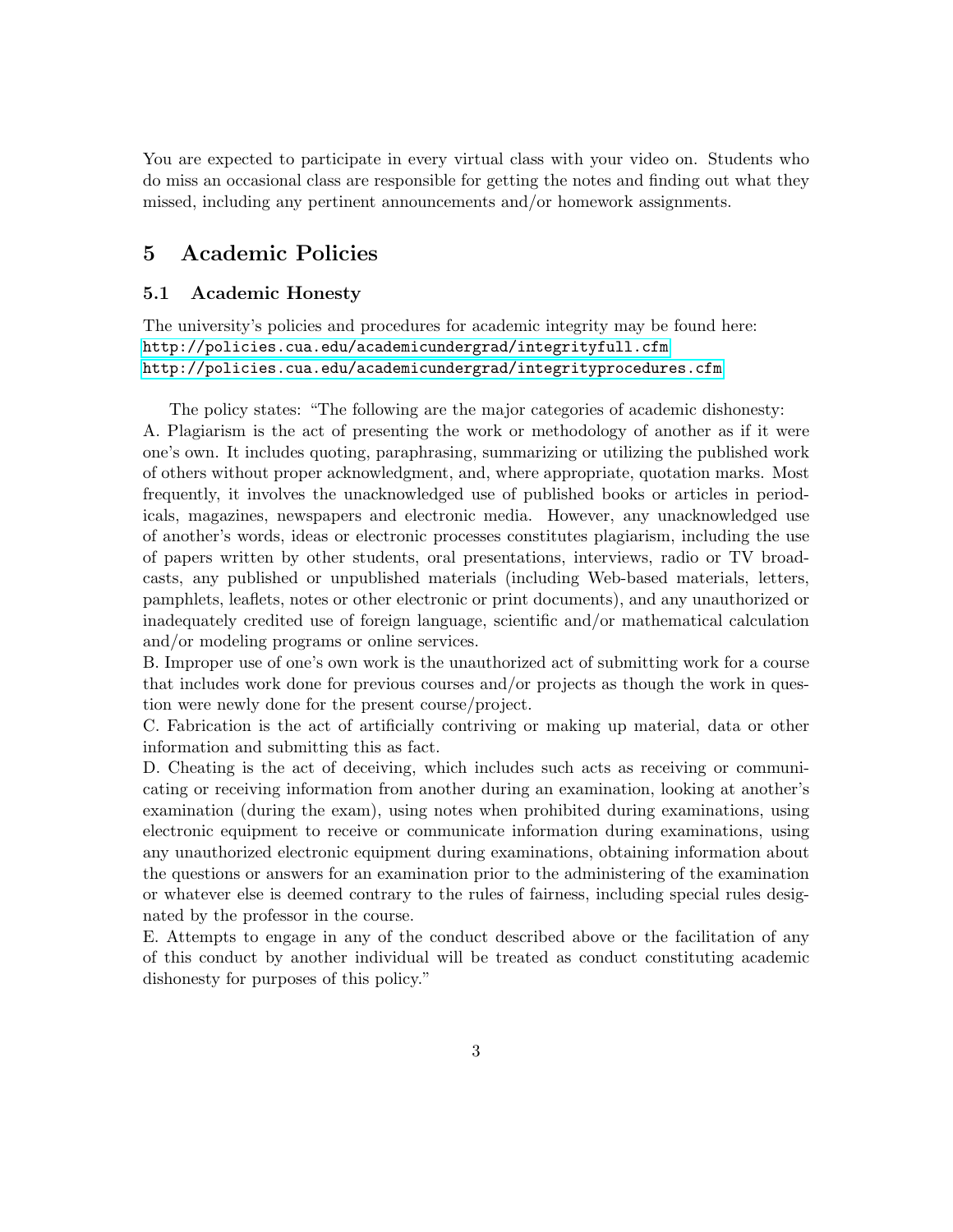#### 5.2 Make-Up Policy

Students will not be allowed to take an exam in advance of its scheduled date. A student who misses a test will be allowed to write a make-up test only if s/he provides a relevant medical certificate. Late assignments will not be accepted, no extensions are granted.

#### 5.3 Campus Resources for Student Support

Any student who feels she/he may need an accommodation based on the impact of a disability should contact the instructor privately to discuss specific needs. Please contact Disability Support Services (202-319-5211, Room 207 Pryzbyla Center) to coordinate reasonable accommodations for students with documented disabilities. To read about the services and policies, please visit the website: <http://disabilitysupport.cua.edu.>

## 6 Health Protocol

In the event of my becoming ill, the weekly course readings and Blackboard paper submissions will continue as planned. All lecture slides will be posted online before the first day of the course, so students will be able to access them as needed. Insofar as I am able, I will continue discussion for the course virtually. If I do become too sick to teach the material in any meaningful way, online lectures from the [Open Yale course on Game Theory](https://oyc.yale.edu/economics/econ-159/lecture-1) will be assigned to substitute and grades will be assessed with an awareness of this fact.

## 7 Assessment

The grading applied to this class is as follows:

| $A: 96-100$  | $C_{+}$ : 71-75 |
|--------------|-----------------|
| A-: $91-95$  | $C: 66-70$      |
| $B +: 90-86$ | $C-: 60-65$     |
| B: 81-85     | $D: 55-59$      |
| $B-: 76-80$  | $F: 54-0$       |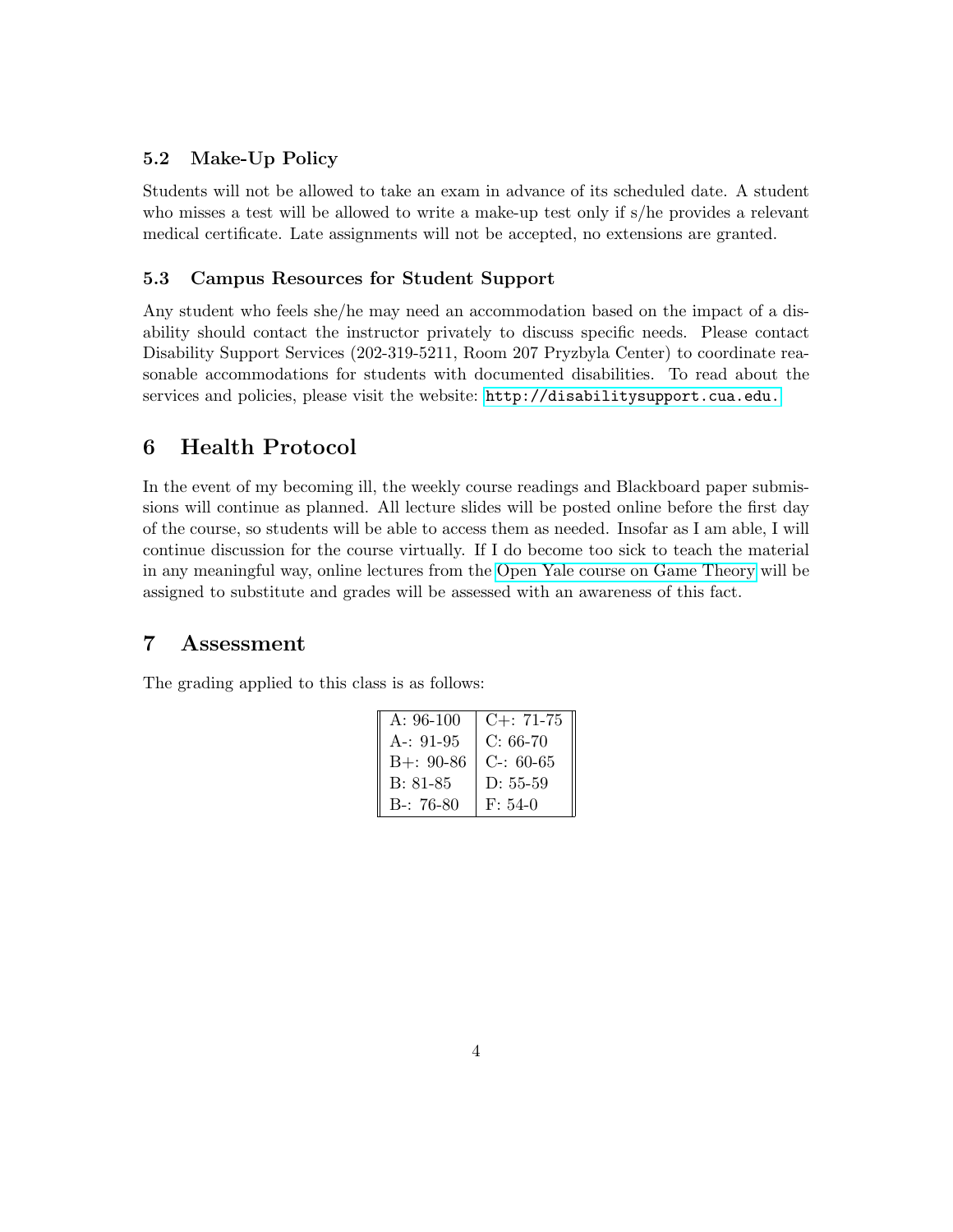# Course Outline and Readings

| Week           | Dates and Topics                                                           | Readings for the Week                                                                        |
|----------------|----------------------------------------------------------------------------|----------------------------------------------------------------------------------------------|
| 1              | Aug. 24: What is a game?                                                   | $\bullet$ Shelling: Chapter 1<br>"Pascal's Wager" (Stanford Encyclope-<br>dia of Philosophy) |
| $\overline{2}$ | Aug. 31: What is strategy?                                                 | $\bullet$ Dixit: Chapters 1-2                                                                |
|                | Sept. 7: Labor day (no class)                                              |                                                                                              |
| 3              | Sept. 14: Sequential and simulta- • Dixit: Chapter 3-4<br>neous games      |                                                                                              |
| 4              | Sept. 21: Nash equilibrium                                                 | $\bullet$ Dixit: Chapter 5                                                                   |
| 5              | Sept. 28: Mixed strategies                                                 | $\bullet$ Dixit: Chapter 7                                                                   |
| 6              | Oct. 5: Midterm                                                            |                                                                                              |
|                | <b>Oct. 12:</b> Columbus Day (no class)                                    |                                                                                              |
| 7              | <b>Oct. 19:</b> Uncertainty, risk, and in- • Dixit: Chapter 8<br>formation |                                                                                              |
| 8              | Oct. 26: The Prisoners' Dilemma<br>and repeated games                      | $\bullet$ Dixit: Chapter 10<br>"A Cross-Discipline View of Trust"<br>(Rousseau et al. 1998)  |